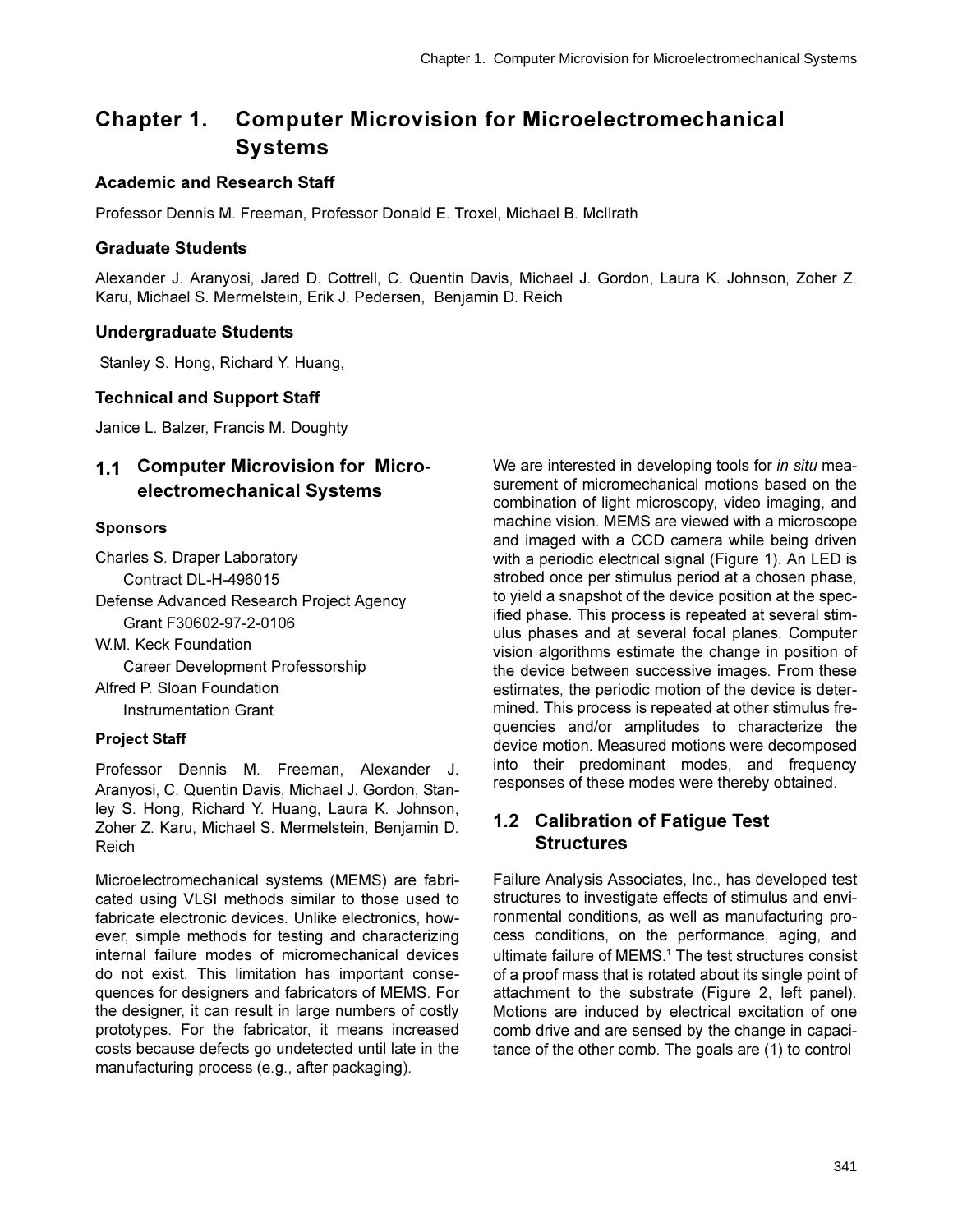

**Figure 1.** Computer microvision measurement system. The test device is placed on the stage of the microscope (left). A Pentium-based computer controls a signal generator that provides two synchronized waveforms: one to drive motions of the test device and one to strobe the light source. Typical waveforms are shown. Motions are driven with a sinusoidal stimulus. The first image is acquired when light from the LED samples the image at times corresponding to peaks in the stimulus waveform. Successive images are acquired at different phases. This process is then repeated for different focal planes selected by a computer-controlled focus adjustment.

environmental conditions, (2) to monitor changes in responses, and (3) to formulate quantitative models of reliability for MEMS.

An important response property for development of quantitative reliability models is the angular displacement of the proof mass. We have applied computer microvision to obtain such measurements. Test structures were excited with a variety of electrical stimuli and images were acquired and analyzed by computer microvision. To test that the rotation estimate between two images is qualitatively correct, the first image can be rotated by the estimated angular displacement and the resulting image can then be compared to the second. Such a qualitative analysis is shown in Figure 2 where registration errors are emphasized in a checkerboard display. Jaggedness

of the edges of structures in the checkerboard display indicates registration error between the images. Although images are blurred by diffraction, they can be accurately registered to within a small fraction of the blurring radius using algorithms from machine vision. We use a gradient method that relates changes in brightnesses across images to gradients in brightness within an image. For example, if a pixel is illuminated by a middle part of a target that is brighter to the right and dimmer to the left, then the pixel should get brighter if the target moves to the left and dimmer if the target moves to the right. The gradient algorithm combines changes in brightnesses of all pixels in a region of interest (large white box in left panel of Figure 2) using a least squares method.<sup>2</sup> Figure 3 show results of this algorithm for 5 indepen-

<sup>1</sup> S.B. Brown, W. Van Arsdell, and C.L. Muhlstein, "Materials Reliability in MEMS Devices." In Transducers '97, International Conference on Solid-State Sensors and Actuators, Chicago, Illinois, June 1997, pp. 591-93.

<sup>2</sup> C.Q. Davis and D.M. Freeman, "Statistics of Subpixel Registration Algorithms Based on Spatio-Temporal Gradients or Block Matching," Opt. Eng., forthcoming; C.Q. Davis and D.M. Freeman, "Using a Light Microscope to Measure Motions with Nanometer Accuracy," Opt. Eng., forthcoming.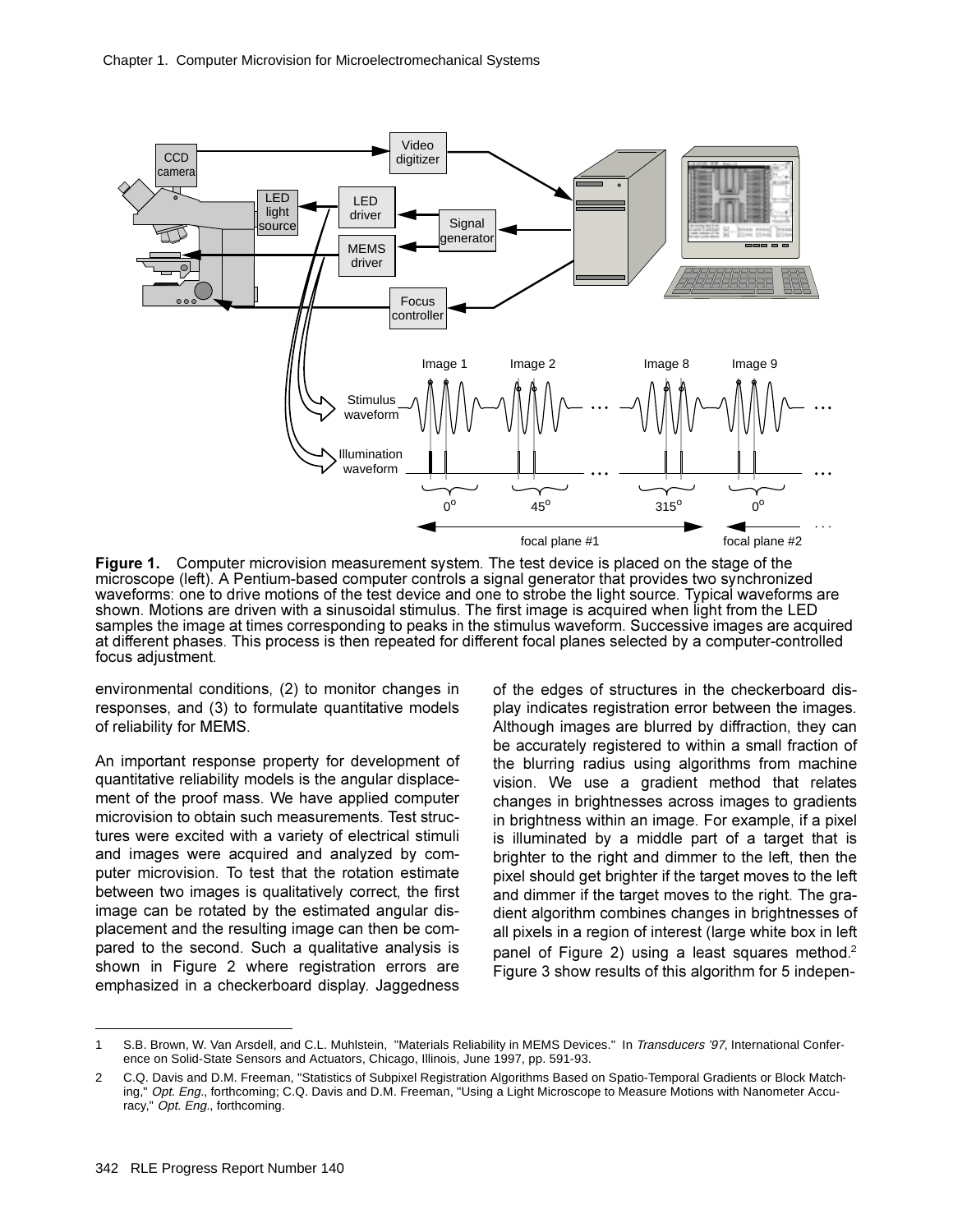

Figure 2. Accuracy of motion estimates using computer microvision. The left panel shows an image of a fatigue test structure designed by Failure Analysis Associates, Inc. One comb drive was stimulated sinusoidally at 20387.9 Hz to stimulate rotations at the mechanical resonance frequency of 40775.8 Hz. Images were acquired at 8 phases during each period of the electrical stimulus. Pixels in the analysis region indicated by the large white box were analyzed to determine the angular displacement. Portions from the upper right parts of the images taken at two phases were interleaved in a checkerboard fashion as shown in the upper right panel. The lower right panels illustrate similar checkerboard displays after the first image was rotated by the computer microvision estimate and by the estimate plus and minus 0.1°.



Figure 3. Calibration of fatigue test structure developed by Failure Analysis Associates, Inc. The device used in Figure 2 was stimulated at resonance with a sinusoidal voltage. Five independent measurements (circles) were made at each of 15 different amplitudes (abscissa) of stimulation. The line given by the equation at the top of the plot is a regression line fit by a least squares method. Pluses indicate the standard deviations of results at each amplitude.

dent repetitions of the measurement at 15 different amplitudes of stimulation. The standard deviation for repeated trials is less than 4 milli-degrees p-p at all amplitudes.

### 1.3 Modal Analysis of the Draper **Gyroscope**

The Charles S. Draper Laboratory has developed a microfabricated gyroscope for sensing angular velocity.<sup>3</sup> The avroscope consists of two proof masses suspended by cantilevers. The masses are driven by comb drives along one axis so that angular rotation about the perpendicular in-plane axis induces a coriolis force in the out-of-plane direction. This force induces motion of the proof masses perpendicular to the substrate, and the motion is sensed as a change of capacitance between the proof mass and the substrate. The two masses are driven in opposite directions to facilitate separation of angular velocity from linear acceleration.

The gyroscope is structurally complex and supports many modes of motion; the dominant modes of motion in the plane of the proof masses are a tuning-

<sup>3</sup> J. Berstein, S. Cho, A.T. King, A. Kourepenis, P. Maciel, and M. Weinberg, "A Micromachined Comb-drive Tuning Fork Rate Gyroscope," In Solid-State Sensor and Actuator Workshop (Cleveland, Ohio: Transducer Research Foundation, June 1993), pp. 143-48.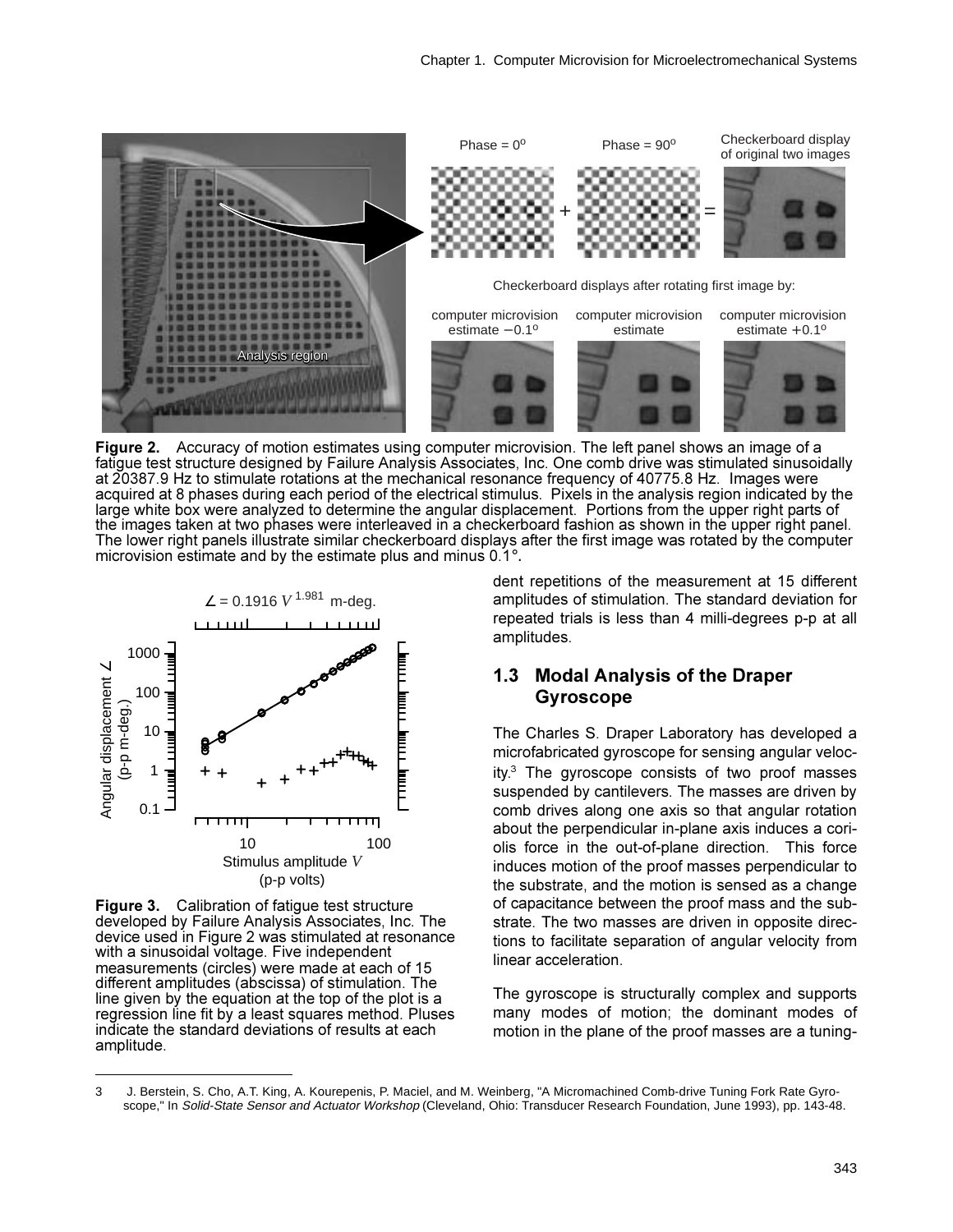fork mode (the difference mode of the two proof masses), and a hula mode (the common mode of the two proof masses). The hula mode can complicate the sensing of angular velocity by adding unwanted sensitivity to linear acceleration. Draper Labs has applied design and simulation tools to analyze undesired modes of motion. We have extended these efforts by experimentally measuring displacements of the proof masses and determining the contribution of in-plane modes of motion to these displacements.

Motions of the proof masses were measured using computer microvision under three stimulus conditions. In stimulus condition A, the outer combs of both proof masses were driven with a 40V p-p sinusoid with 20V DC offset; this stimulus preferentially excites the tuning-fork mode. In stimulus condition B. the outer comb of the left-hand proof mass was driven; this stimulus preferentially excites the hula mode. In stimulus condition C, both combs of the lefthand proof mass were driven with the same voltage. This stimulus preferentially excites the out-of-plane levitation mode

In all stimulus conditions, both tuning-fork and hula modes were induced. To estimate tuning properties of the tuning-fork mode, we computed half the difference in motion of the two proof masses in stimulus condition A. To estimate tuning properties of the hula mode, we computed half the sum of the motions of the two proof masses in stimulus condition B. The magnitude of the frequency response of each mode was fit with a low-pass second-order resonance. Each fit had three free parameters-DC gain, resonant frequency, and quality of tuning  $(Q)$ . The measured and fitted phases were compared later to determine the goodness of the fit. Both modes were well fit by second-order resonances. The tuning-fork (difference mode) resonant frequency (in air) was  $22.8$  kHz with a Q of 202. The hula (common mode) resonant frequency was 20.9 kHz with a  $Q$  of 162. Figure 4 shows the measured modes and computed fits as a function of frequency.

Motions of any point on a structure can be described as a weighted sum of the dominant modes of motion of the structure.<sup>4</sup> For example, in-plane motions of one proof mass of the gyroscope can be fit with a weighted sum of the tuning-fork and hula modes. The weights are the DC gains of the modes, which vary with stimulus condition and level and determine the contribution of each mode to the overall motion. The sum of the tuning-fork and hula modes gives a four-pole, two-zero system where the relative weights of the modes determine the locations of the zeroes, but not of the poles. The magnitude of motion of one proof mass was fit by this four-pole, two-zero system with two free parameters: one (gain) affecting the overall level of the fit, and one (relative mode weights) affecting the shape by changing the frequency of the zeroes. The fit was performed for the left proof mass under stimulus condition A, and for the right proof mass under stimulus condition C. As with the modal fits, a post hoc comparison of phase was done to determine the goodness of the fit. Motion of the proof masses under both stimulus conditions was well fit by the weighted sum of the modes. In stimulus condition A, the tuning-fork mode had a DC gain of  $0.0525 \mu m$ , and the hula mode had a DC gain of 0.00277  $\mu$ m. In stimulus condition C, the tuning-fork mode had a DC gain of 0.00604  $\mu$ m, and the hula mode had a DC gain of  $0.00101 \mu m$ . Figure 5 shows the measured displacements and computed fits as a function of frequency.

D.G. Fertis, Mechanical and Structural Vibrations (New York: John Wiley,1995).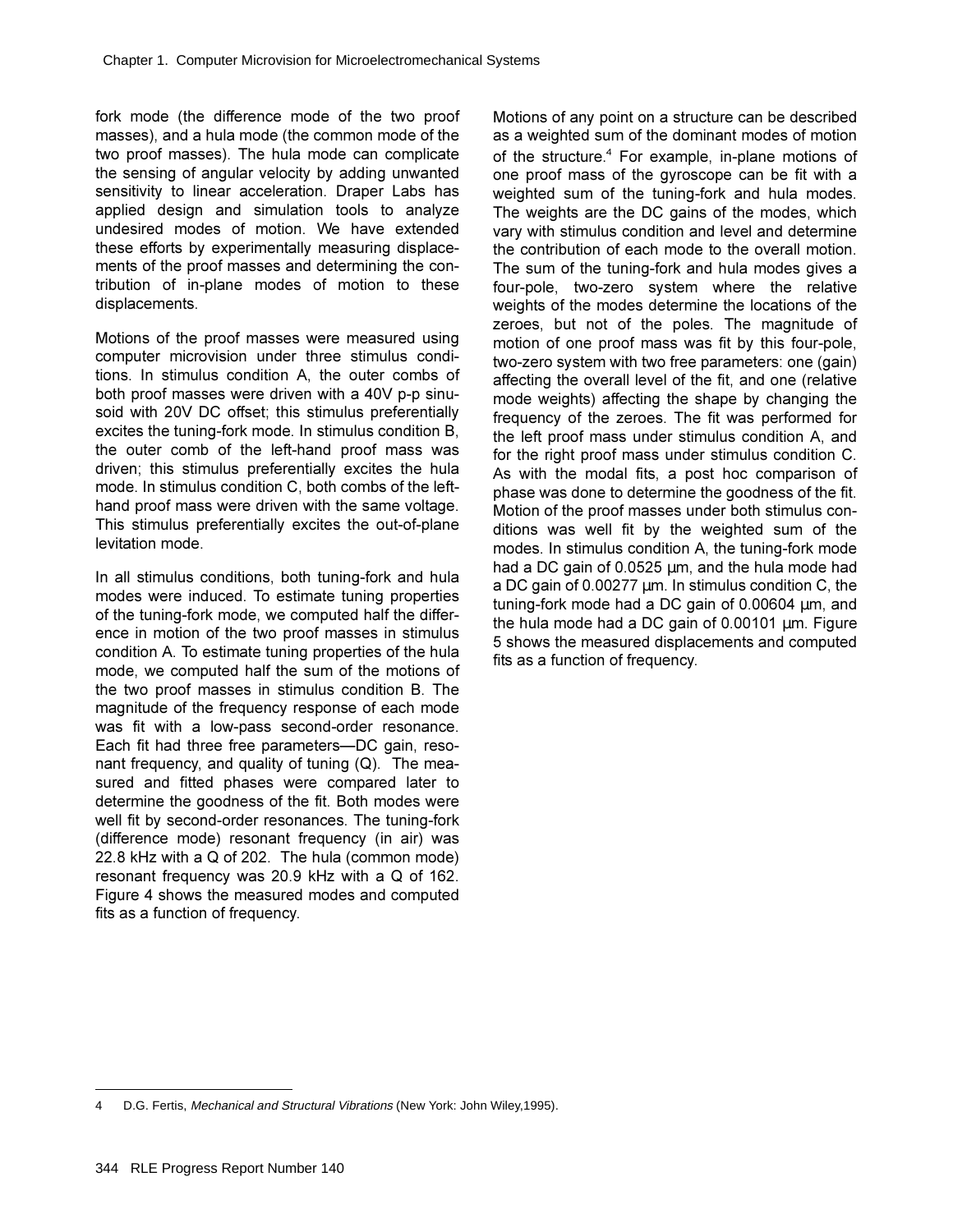





Figure 5. Modal reconstruction of proof mass displacement. Both plots show the displacement of a proof mass as a function of frequency. These displacements were fit with a weighted sum of the two modes shown in Figure 4. Symbols are as in Figure 4. A. Displacement of the left proof mass, outer combs of both masses driven (stimulus condition A). The hula mode weight was 0.0528 relative to the tuning-fork mode. Mean squared error = 1.84 nm. B. Displacement of the right proof mass, both combs of left proof mass driven (stimulus condition C). The hula mode weight was 0.1673 relative to the tuning-fork mode. Mean squared error  $= 0.243$  nm.

#### 1.4 Speckle Heterodyne Microscopy

We are developing a new method of light microscopy based on laser illumination. In a typical light microscope Figure 6, bottom panel), the light source is optically crude, providing approximately uniform illumination to the target. On the other hand, the microscope objective, the first and most critical element in the imaging chain, is optically sophisticated. Therefore, the optical quality of the objective is primarily responsible for the optical quality of the microscope. In speckle heterodyne microscopy, we adopt an alternate strategy: coupling highly precise illumination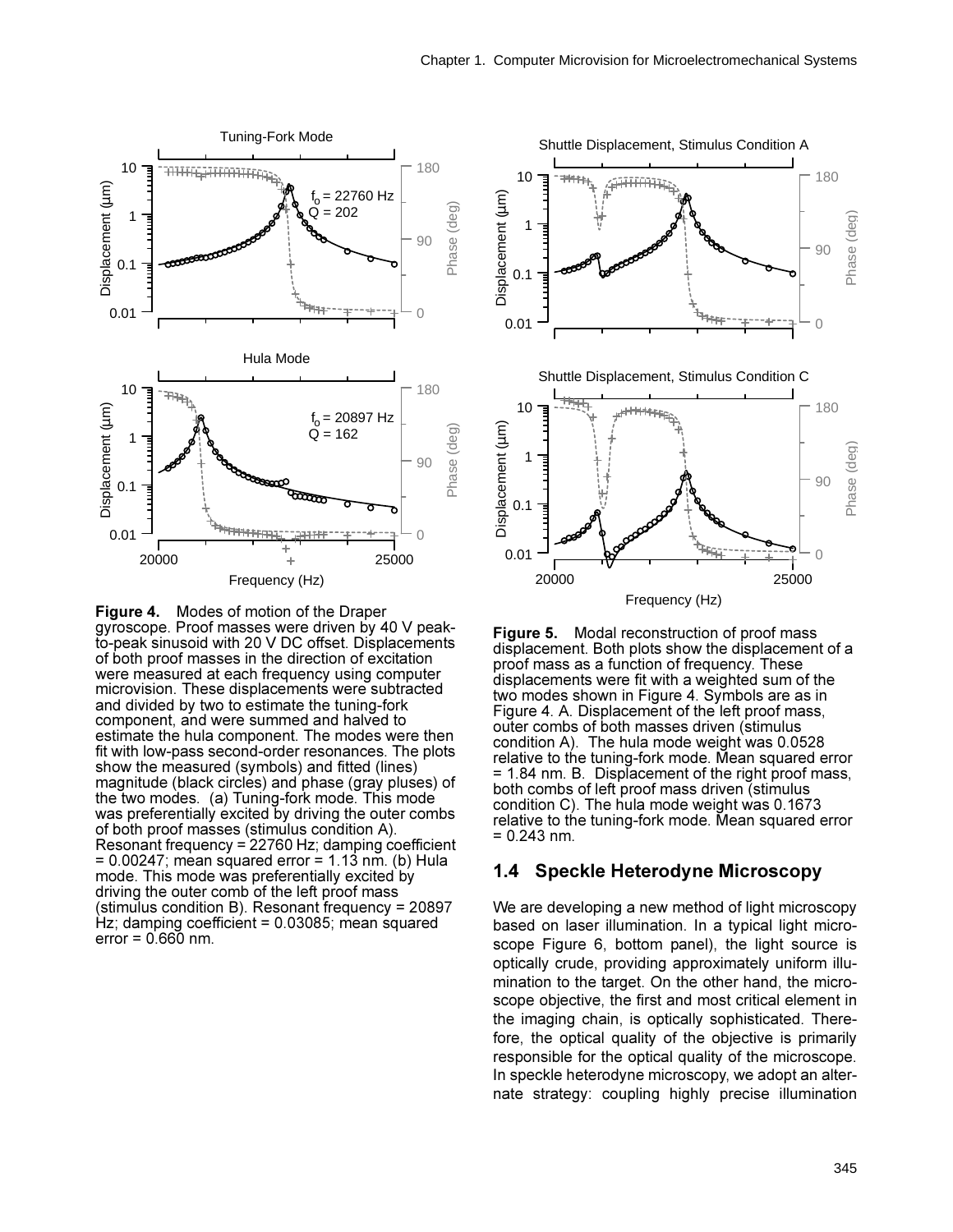from a laser source with a relatively crude detection system (Figure 6, top panel). Using beam-splitting and steering techniques, it is straightforward to generate precisely structured illumination, such as highspatial-frequency fringe patterns, that selectively excite features of the target. The key to resolution in the revised strategy is in the illuminator - not in the detector. By substituting finely-patterned laser illumination for high-precision lenses, speckle heterodyne microscopy will enable order-of-magnitude increases in both field of view and working distance. In addition, in principle it can be implemented using microfabrication techniques. Thus speckle heterodyne microscopy holds potential to simultaneously improve performance and reduce costs of computer microvision systems.



**Figure 6.** Comparision of speckle heterdyne microscopy to conventional brightfield microscopy.

# **1.4.1 Publications**

### **Journal Articles**

- Davis, C.Q., and D.M. Freeman. "Statistics of Subpixel Registration Algorithms Based on Spatio-Temporal Gradients or Block Matching." Opt. *Eng.* Forthcoming.
- Davis. C.Q.. and D.M. Freeman. "Using a Light Microscope to Measure Motions with Nanometer Accuracy." Opt. Eng. Forthcoming.

### **Theses**

- Johnson, L. Using Videomicroscopy to Characterize the Three-dimensional Motions of a Microfabri*cated Gyroscope.* M.S. thesis, Department of Electrical Engineering and Computer Science, MIT, June 1997.
- Karu, Z.Z. Fast Subpixel Registration of 3-D Images. Ph.D. diss., Department of Electrical Engineering and Computer Science, MIT, September 1997.

# **1.5 Test Studies for Microelectromechanical Systems**

#### **Sponsor**

### **Project Staff**

Erik J. Pederson, Jared D. Cottrell, Michael B. McIIrath, Professor Donald E. Troxel

Microelectomechanical systems (MEMS) have the potential to revolutionize the design and production of sensors and actuators. However, the ultimate introduction of MEMS into major military and commercial systems depends critically on the speed with which MEMS can be designed and delivered into the field. The paucity of test equipment now available is an obstacle to the dissemination of MEMS for increasing the nation's defense and commercial competitiveness.

We call computer microvision the combination of light microscopy, video imaging, and machine vision. We are developing a series of MEMS stations to collect image data on various MEMS devices. The series of measurement stations will have a modular structure to enable the deployment of cost-effective measurement stations for the task at hand. A relatively more expensive MEMS station will have expanded specifications. Our ultimate goal is to develop computer

Defense Advanced Research Projects Agency Grant F30602-97-2-0106